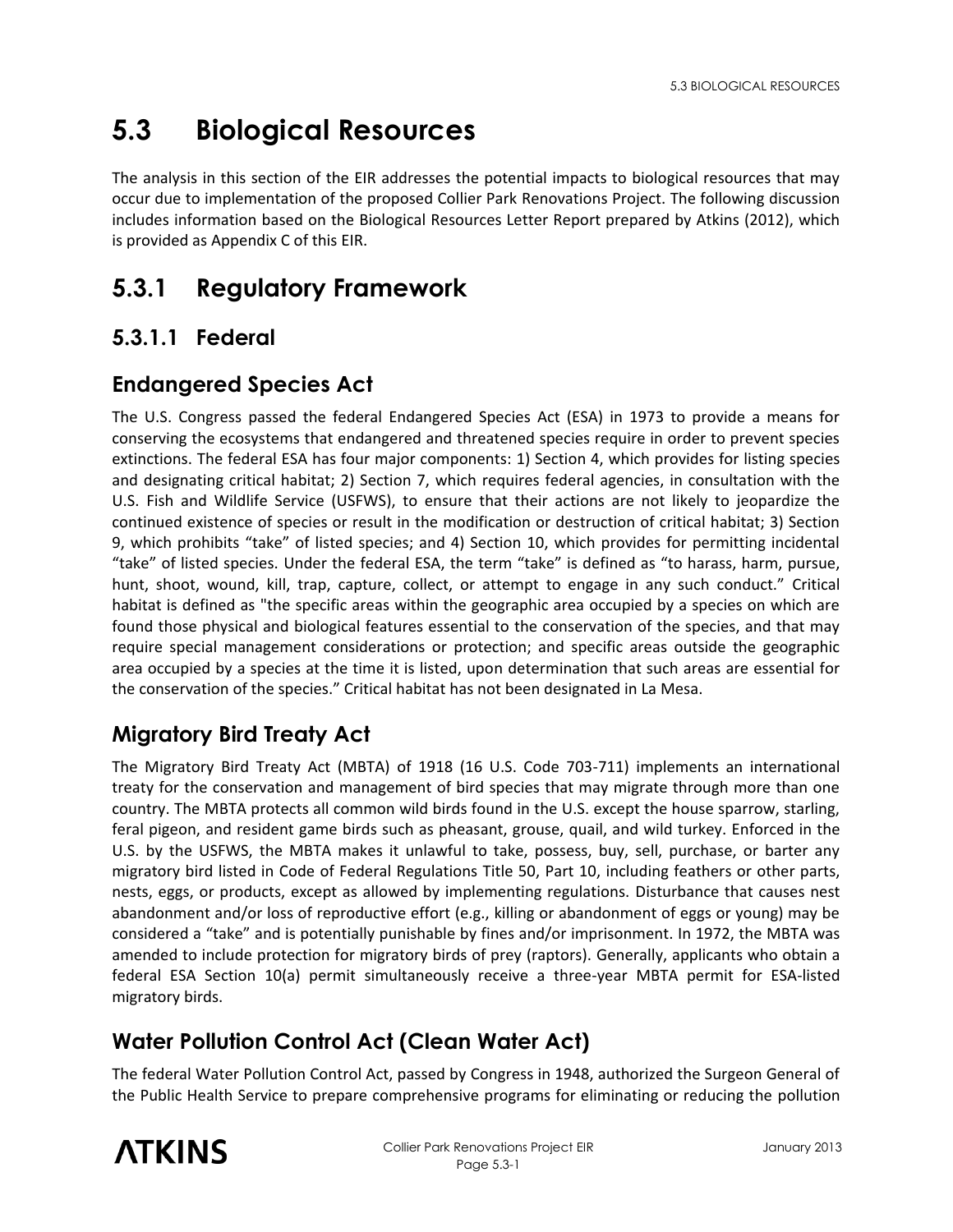#### 5.3 BIOLOGICAL RESOURCES

of interstate waters and tributaries and improving the sanitary condition of surface and underground waters. This Act was later amended to become the federal Water Pollution Control Act Amendments of 1972, commonly known as the Clean Water Act (CWA). The CWA was designed to restore and maintain the chemical, physical, and biological integrity of the waters of the U.S. and gave the U.S. Environmental Protection Agency (USEPA) the authority to implement pollution control programs, including setting wastewater standards for industry and water quality standards for contaminants in surface waters. The USEPA has delegated responsibility for implementation of portions of the CWA in California to the State Water Resources Control Board (SWRCB) and the nine Regional Water Quality Control Boards (RWQCBs), including water quality control planning and control programs.

The CWA also prohibits the discharge of any pollutants from a point source into navigable waters, except as allowed by permits issued under certain sections of the CWA. Specifically, Section 404 authorizes the U.S. Army of Corps of Engineers (USACE) to issue permits for and regulate the discharge of dredged or fill materials into wetlands or other waters of the U.S. Under the CWA and its implementing regulations, "waters of the U.S." are broadly defined as rivers, creeks, streams, and lakes extending to their headwaters, including adjacent wetlands. Furthermore, Section 401 allows states to certify or deny federal permits or licenses that might result in a discharge to state waters, including wetlands. Section 401 certifications are issued by the RWQCB for activities requiring a federal permit or license that may result in the discharge of pollutants into waters of the U.S.

## **5.3.1.2 State**

## **California Fish and Game Code**

The California Fish and Game (CFG) Code regulates the taking or possession of birds, mammals, fish, amphibians, and reptiles, as well as natural resources such as wetlands and waters of the State. The CFG Code includes the California ESA (Sections 2050-2115) and Streambed Alteration Agreement regulations (Sections 1600-1616), which are both discussed in more detail below, as well as provisions for legal hunting and fishing, and tribal agreements for activities involving take of native wildlife. The CFG Code also includes protection of birds (Section 3500 et seq.) and the California Native Plant Protection Act of 1977 (Sections 1900-1913), which directed the California Department of Fish and Game (CDFG) to carry out the Legislature's intent to "preserve, protect, and enhance rare and endangered plants in this State."

The California ESA, which is administered by CDFG, is similar in many ways to the federal ESA. The California ESA provides a process for the CDFG to list species as threatened or endangered in response to a citizen petition or by its own initiative (CFG Code Section 2070 et seq.). Section 2080 prohibits the take of species listed as threatened or endangered pursuant to the California ESA. Section 2081 allows the CDFG to authorize take prohibited under Section 2080 provided that: 1) the taking is incidental to an otherwise lawful activity; 2) the taking will be minimized and fully mitigated; 3) the applicant ensures adequate funding for minimization and mitigation; and 4) the authorization will not jeopardize the continued existence of the listed species.

The Streambed Alteration Agreement regulations require any person, state, or local governmental agency to provide advance written notification to the CDFG prior to initiating any activity that would: 1) divert or obstruct the natural flow of, or substantially change or remove material from the bed, channel, or bank of any river, stream, or lake; or 2) result in the disposal or deposition of debris, waste, or other material into any river, stream, or lake (CFG Code Section 1602). The State definition of "rivers, streams, and lakes" includes all rivers or streams that flow at least periodically or permanently through a bed or

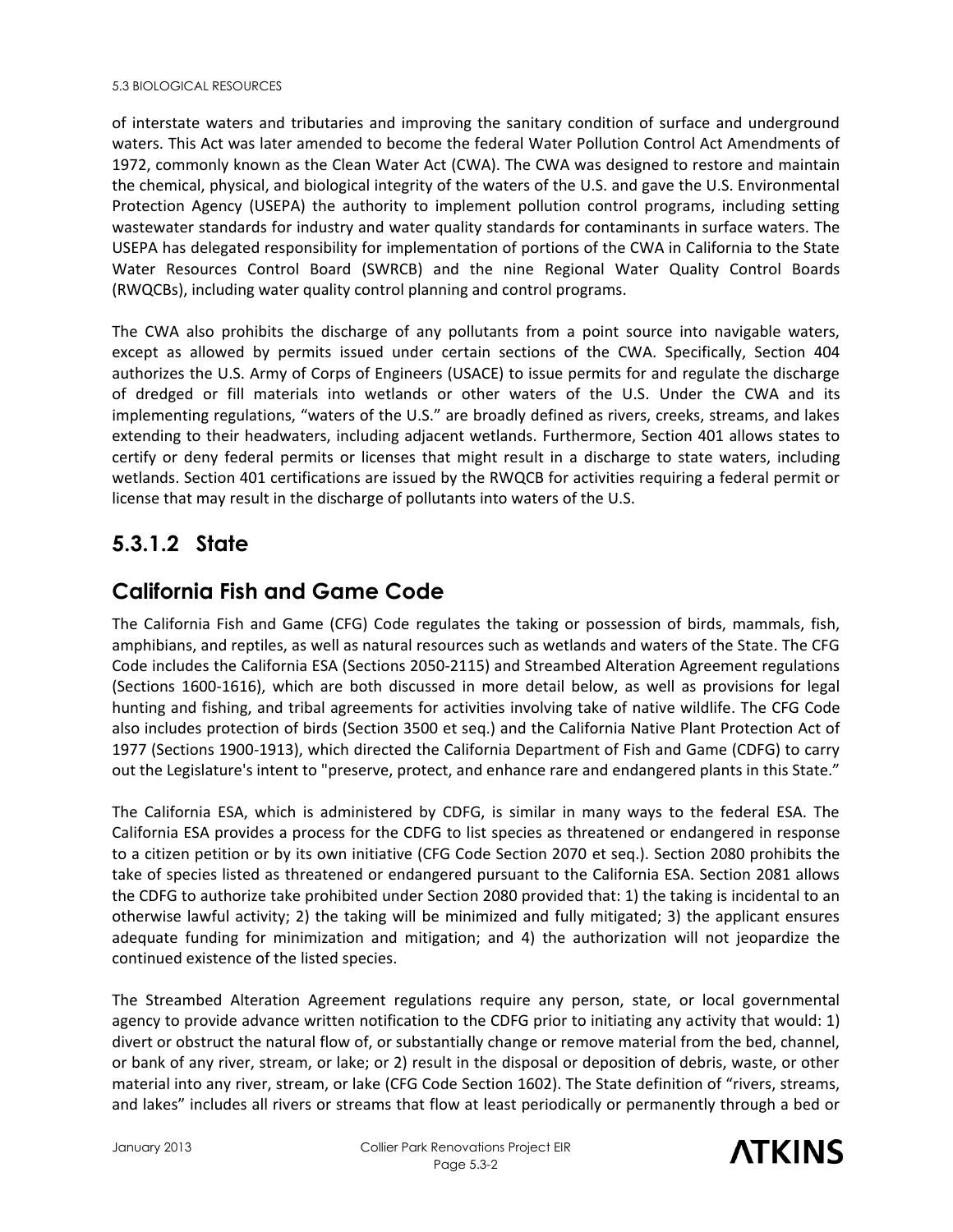channel with banks that support fish or other aquatic life, and watercourses with surface or subsurface flows that support or have supported riparian vegetation.

## **Natural Community Conservation Planning Act**

The Natural Community Conservation Planning (NCCP) Act is designed to conserve natural communities at the ecosystem scale while accommodating compatible land uses. The CDFG is the principal state agency implementing the NCCP program. Section 2800 et seq. of the CFG Code addresses NCCPs and a Section 2835 permit is issued by the CDFG for all NCCPs. The NCCP Act established a process to allow for comprehensive, regional multi-species planning in a manner that satisfies the requirements of the federal ESA and California ESA (through a companion regional Habitat Conservation Plan). The NCCP program has provided the framework for innovative efforts by the State, local governments, and private interests to plan for the protection of regional biodiversity and the ecosystems upon which it depends. NCCPs seek to ensure the long-term conservation of multiple species, while allowing for compatible and appropriate economic activity to proceed.

## **Porter-Cologne Water Quality Control Act**

The Porter-Cologne Water Quality Control Act (California Water Code, Division 7) provides for statewide coordination of water quality regulations. The Act established the SWRCB as the statewide authority and nine separate RWQCBs to oversee smaller regional areas within the State. The Act authorizes the SWRCB to adopt, review, and revise policies for all waters of the State (including both surface and ground waters), and directs the RWQCBs to develop regional Basin Plans. Section 13170 of the California Water Code also authorizes the SWRCB to adopt water quality control plans on its own initiative. The San Diego Basin Plan (San Diego RWQCB 1994) is designed to preserve and enhance the quality of water resources in the San Diego region for the benefit of present and future generations. The purpose of the plan is to designate beneficial uses of the region's surface and ground waters, designate water quality objectives for the reasonable protection of those uses, and establish an implementation plan to achieve the objectives.

## **5.3.1.3 Local**

## **City of La Mesa General Plan**

The Conservation and Open Space Element of the adopted La Mesa General Plan (City of La Mesa 1996) includes the following conservation policies and objectives related to biological and sensitive land resources:

### Conservation Policies

1) The City will establish policies which encourage the preservation of the City's few remaining areas of sensitive lands and natural habitat, where such features will make a significant contribution to regional or local preservation efforts.

#### Conservation Objectives

1) The Community Development Department will initiate the creation of an Open Space Overlay Zone which can effectively protect those areas of natural vegetation determined to be of significant value individually or as part of a regional habitat conservation program.

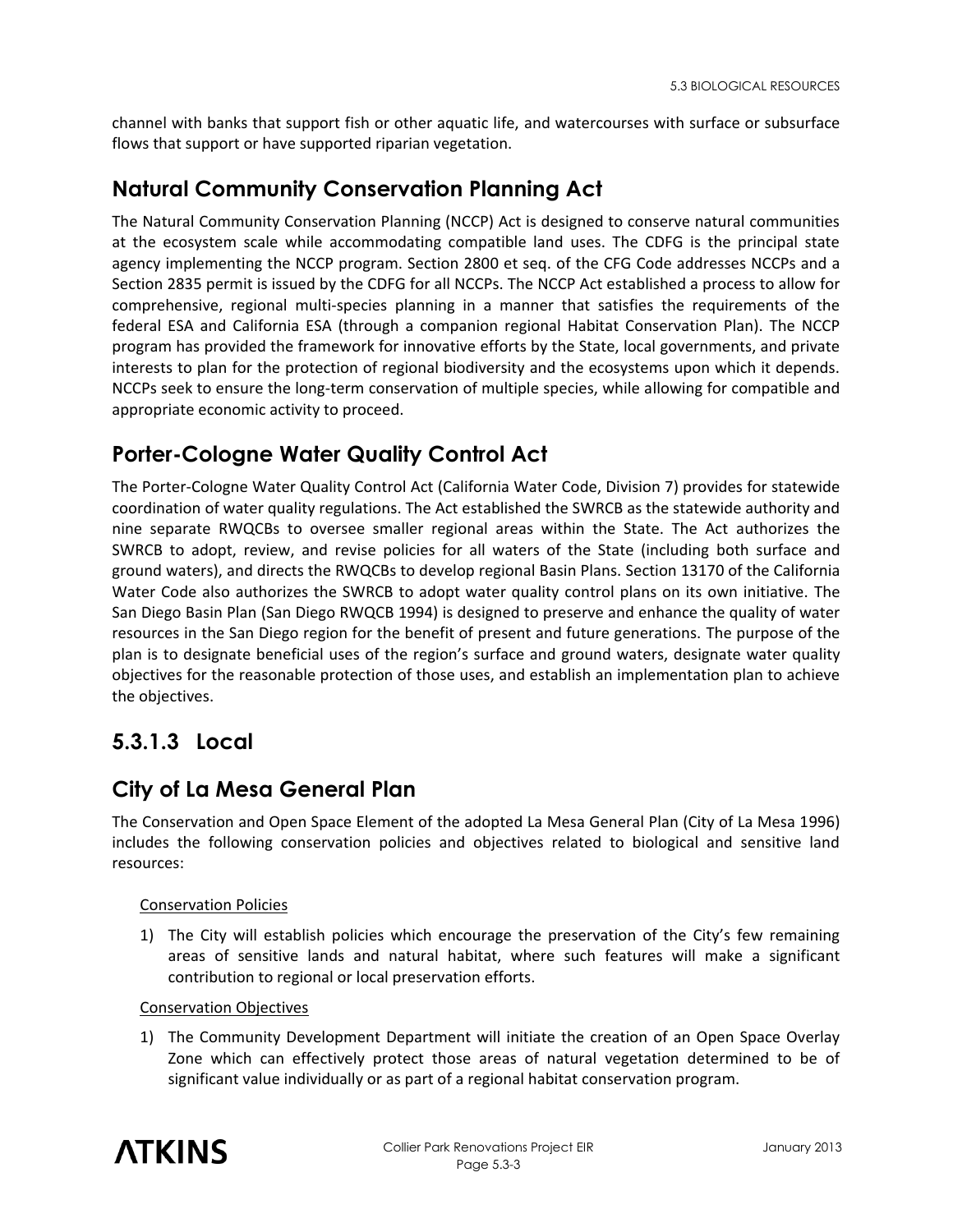2) The City will actively pursue participation in regional programs which provide viable methods for mitigation of significant natural habitat areas within broader regional systems.

## **City of La Mesa Subarea Habitat Conservation Plan**

The La Mesa Subarea Habitat Conservation Plan/Natural Community Conservation Plan (City of La Mesa 1998) is a local habitat conservation plan prepared pursuant to the NCCP Act to supplement the San Diego Multiple Species Conservation Program (MSCP) Subregional Plan. The MSCP is intended to provide for the protection and conservation of the region's sensitive plant and wildlife species habitat while continuing to allow appropriate levels of development and growth. As a planning tool, the MSCP protects the region's biodiversity while reducing conflicts between development interests and natural resources.

## **5.3.2 Existing Conditions**

## **5.3.2.1 General Biological Resources**

A biological resources field survey was conducted on April 5, 2012, to map the extent of vegetation communities; assess the presence of suitable habitat for sensitive plant and animal species; and determine the presence of other sensitive biological resources, such as jurisdictional waterways and wetlands, at Collier Park (Atkins 2012). The 12.37-acre survey area, which consists of the park and approximately 100 feet beyond the park, is located within a highly developed urban area. The southern and western portions of the park, referred to as the Panhandle area, are primarily developed for recreational use with existing facilities such as a tennis court, playground, restrooms, picnic area, and parking lot. The northern and eastern portions of the park, corresponding to the Collier Club House and History Hill areas, consist of mostly undeveloped parkland.

The survey area contains a number of anthropogenic-related disturbances associated with the recreational and illicit uses of the park, as well as with the surrounding residential and mixed use urban developments. Significant disturbances to the existing biological resources have occurred due to park usage, including encroachment into undeveloped areas, accumulation of litter, and exposure to domestic pets. Adverse spillover effects from surrounding developments are evident throughout the survey area, including a high number of non-native and exotic ornamental plant species, runoff, and trash. In addition, vehicular traffic on the surrounding and through streets imposes adverse disturbances associated with noise, lighting, and illegal dumping. These disturbances degrade the existing habitat and limit use of the survey area by most wildlife species.

### **Soils**

As depicted in Figure 5.3-1, the Natural Resource Conservation Service has mapped four soil types within the survey area that correspond to the following four different soil series: Friant rocky fine sandy loam, 9 to 30 percent slopes (FxE); Huerhuero loam, 9 to 15 percent slopes, eroded (HrD2); Redding-Urban land complex, 2 to 9 percent slopes (RhC); and Cieneba coarse sandy loam, 15 to 30 percent slopes, eroded (CIE2). The observed surface soils within the majority of the survey area are highly disturbed as a result of past and existing development. Evidence of foreign fill deposit was observed throughout the survey area. No undisturbed native soils were observed during the field survey. In combination with the incompatible vegetation associations and disturbed hydrology that exists within the survey area, the soils do not provide suitable conditions for most rare plants known to occur in the region.

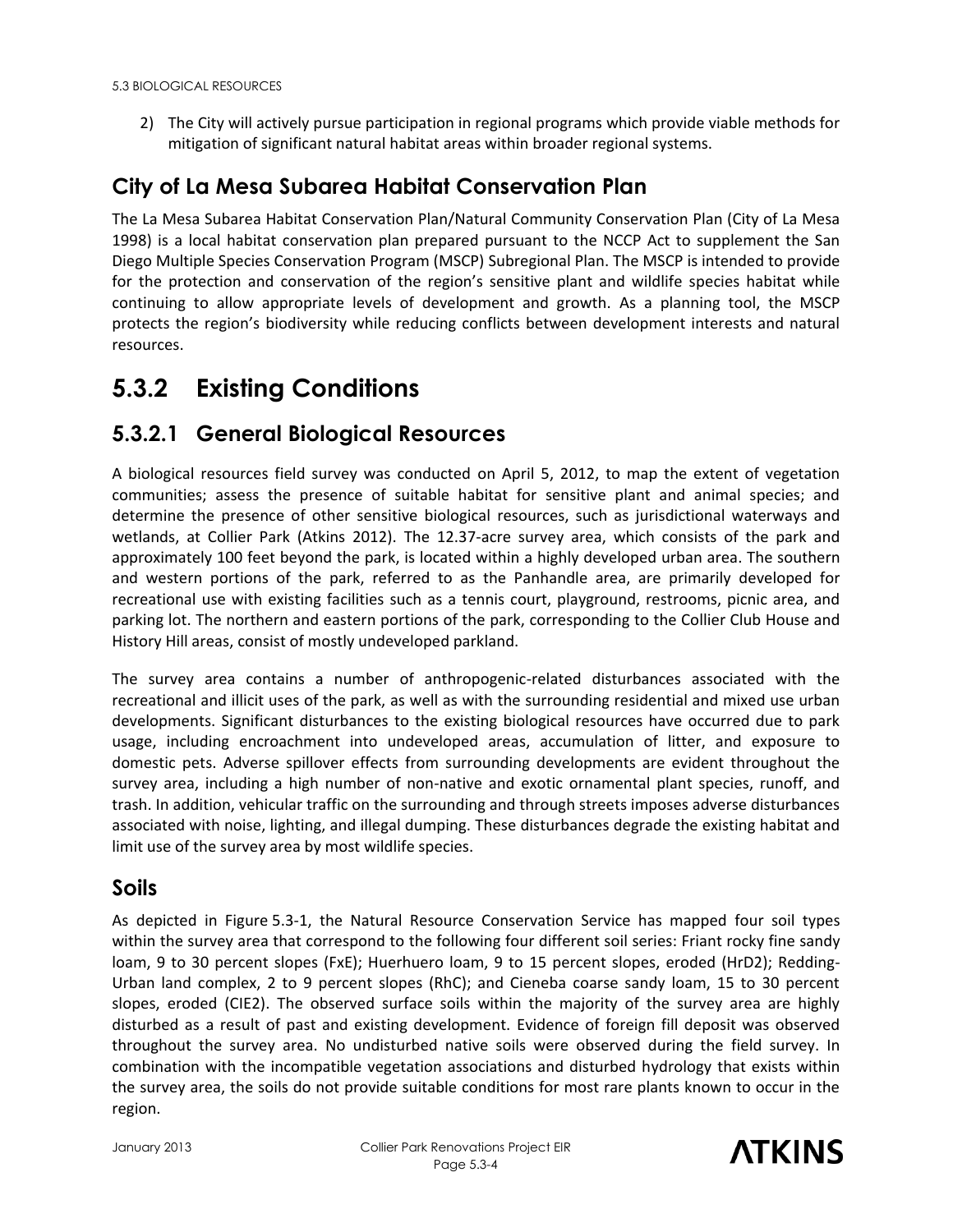

Source: Bing, USDA NRCS

100 Feet 200  $\overline{N}$ 

### **SOILS MAP FIGURE 5.3-1**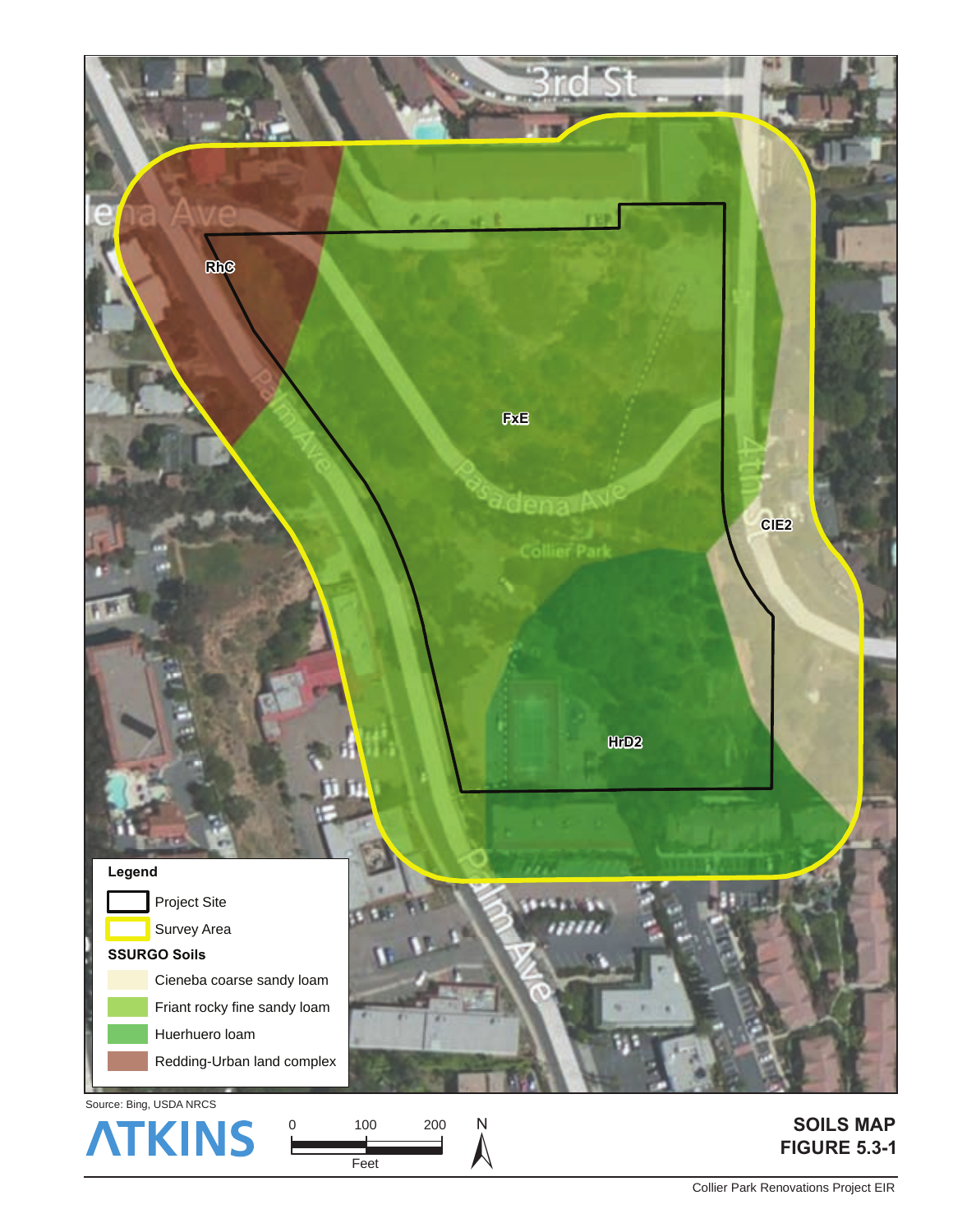## **Vegetation Communities**

As depicted Figure 5.3-2 and described below, three general vegetation communities or land use types occur within the survey area: urban/developed land, non-native vegetation/ornamental, and disturbed habitat.

Urban/Developed Land. Urban/developed land generally includes areas that have been permanently altered due to the construction of aboveground developments such as buildings, roads, and associated landscaped areas. Urban/developed land is characterized by a high percentage of unvegetated bare earth, asphalt, concrete, and other permanent surfaces. Approximately 6.64 acres of urban/developed land is mapped within the survey area. This community type occurs as existing surface streets, driveways, parking lots, buildings, hardscape, and ornamental landscape areas associated with Collier Park and surrounding developments. Limited vegetation exists as small, isolated patches of non-native ornamental plantings. The areas characterized by urban/developed land within the survey area provide poor habitat conditions and very limited biological function and value due to regular anthropogenicrelated disturbances and lack of resources.

Non-Native Vegetation/Ornamental. Non-native vegetation/ornamental includes stands of non-native ornamental plant species that have been previously planted for landscaping or have recruited onto the property from adjacent developments. Approximately 4.60 acres of non-native vegetation/ornamental is mapped within the survey area. Notable non-native and ornamental species observed include pine (*Pinus* spp.), blue gum (*Eucalyptus globulus*), red gum (*Eucalyptus camaldulensis*), fan palm (*Washingtonia robusta*), queen palm (*[Syagrus romanzoffiana](http://www.calflora.org/cgi-bin/species_query.cgi?where-calrecnum=10704)*), Canary Island palm (*Phoenix canariensis*), bottlebrush (*Callistemon* sp.), Peruvian pepper tree (*Schinus molle*), Brazilian pepper tree (*Schinus terebinthifolius*), olive (*Olea europaea*), oleander, golden wattle (*Acacia pycnantha*), great bougainvillea (*Bougainvillea spectabilis*), giant reed (*Arundo donax*), pride of Madeira (*Echium candicans*), African fountain grass (*Pennisetum setaceum*), English ivy (*Hedera helix*), red apple ice plant (*Drosanthemun hispidum*), freeway ice plant (*Carpobrotus edulis*), Mission cactus (*Opuntia ficus-indica*), yucca (*Yucca* spp.), and turf grasses, among others. A few, isolated native species were observed scattered throughout the non-native vegetation, including telegraph weed (*Heterotheca grandiflora*), California everlasting (*Gnaphalium californica*), laurel sumac (*Malosma laurina*), California buckwheat (*Eriogonum fasciculatum*), deerweed (*Lotus scoparius*), and chaparral mallow (*Malacothamnus fasciculatus*). In addition, a single coast live oak tree (*Quercus agrifolia*) was observed in the northern-central portion of the survey area. The areas characterized by non-native vegetation/ornamental within the survey area provide limited biological function and value due to exposure to regular disturbances and proximity to surrounding developments.

Disturbed Habitat. Disturbed habitat includes areas in which there is sparse vegetative cover and where there is evidence of soil surface disturbance and compaction from previous human activity and/or the presence of building foundations and debris. Vegetation within disturbed habitat (if present) may have a high predominance of non-native and ruderal (weedy) annual species that are indicators of disturbance such as Russian thistle (*Salsola tragus*), telegraph weed (*Heterotheca grandiflora*), horehound (*Marrubium vulgare*), and sow-thistle (*Sonchus oleraceus*), among others. Approximately 1.13 acres of disturbed habitat is mapped within the survey area. This community type occurs as disturbed areas that are regularly impacted by vehicle parking use and recreation and maintenance activities within the park. Non-native, ruderal (weedy) plant species observed in very low percent coverage include goldentop grass (*Lamarckia aurea*), ripgut (*Bromus diandrus*), farmer's foxtail (*Hordeum murinum* ssp. *leporinum*),

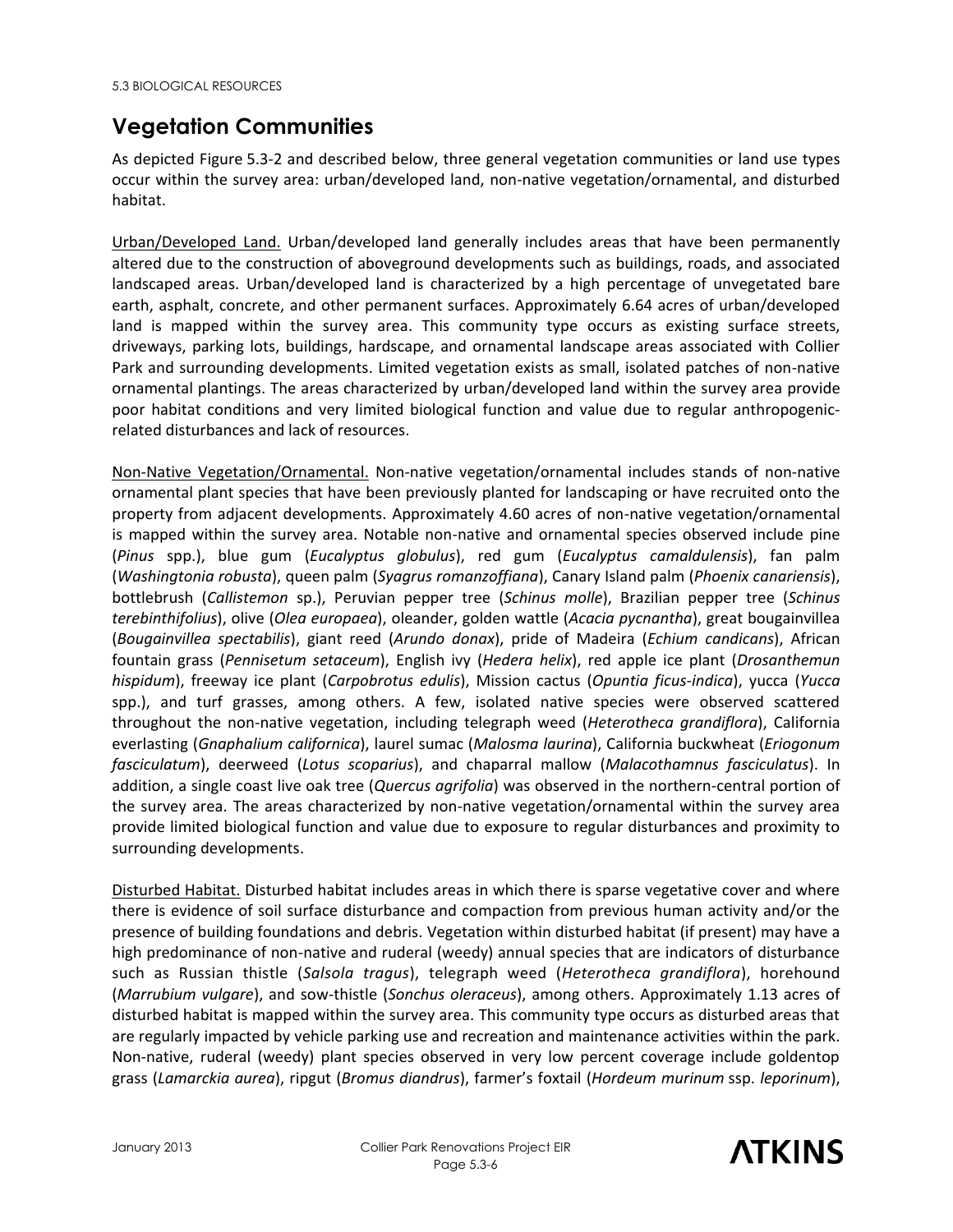

Collier Park Renovations Project EIR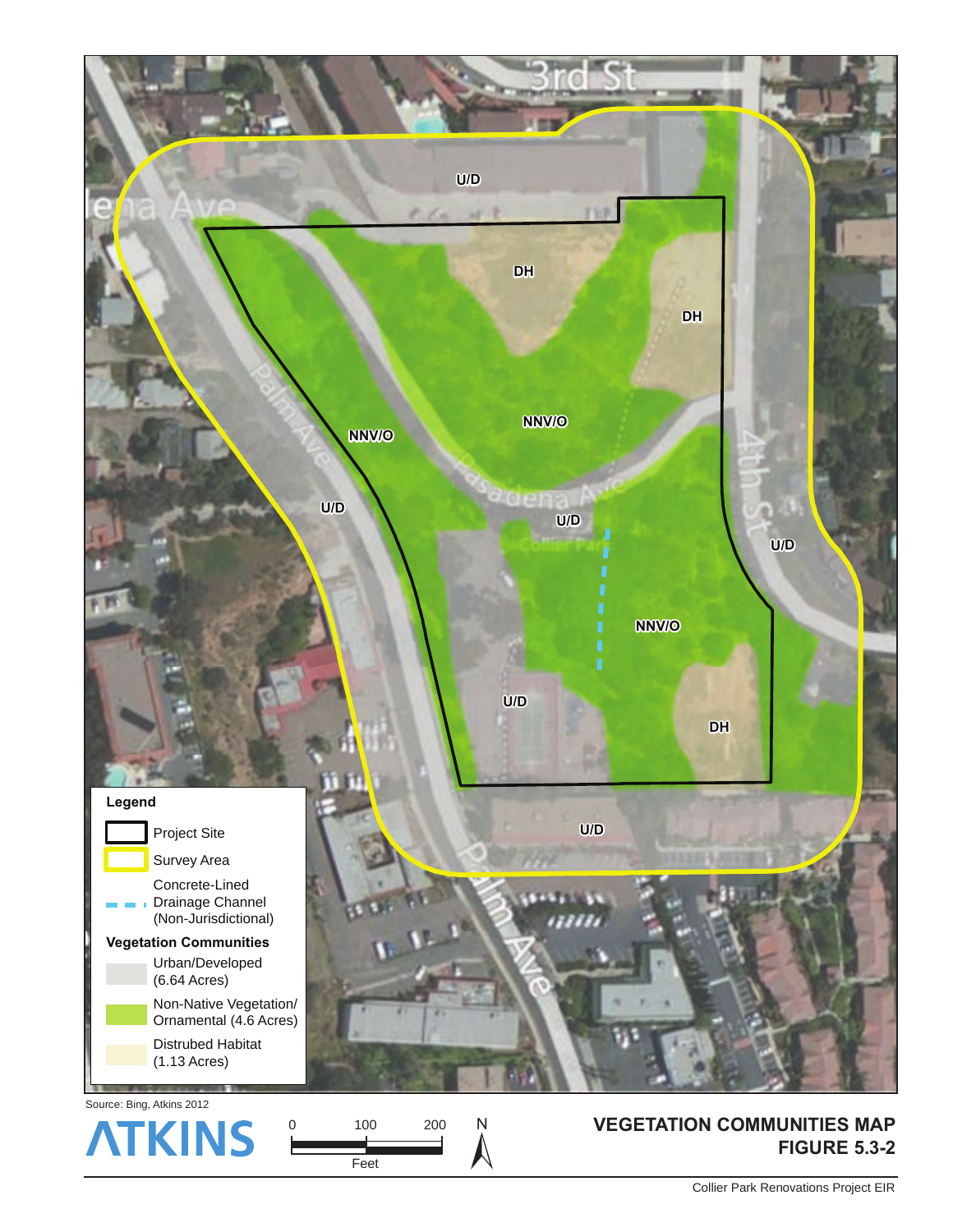African fountain grass, sow-thistle, cheeseweed (*Malva parviflora*), Russian thistle, wild radish (*Raphanus sativus*), yellow sweet clover (*Melilotus officinalis*), and lamb's quarters (*Chenopodium album*), among others. The areas characterized by disturbed habitat provide poor habitat conditions and limited biological function and value due to exposure to regular disturbances and proximity to surrounding developments.

## **General Wildlife**

The survey area is highly urbanized and does not provide extensive high quality habitat for wildlife species. Overall wildlife activity observed during the field survey was low. Common species observed or otherwise detected (e.g., call, feathers, scat, tracks) within or flying over the survey area during the field survey included common reptiles such as side-blotched lizard (*Uta stansburiana*); common songbirds such as black phoebe (*Sayornis nigricans*), western scrub jay (*Aphelocoma californica*), northern mockingbird (*Mimus polyglottos*), Bullock's oriole (*Icterus bullockii*), Anna's hummingbird (*Calypte anna*), California towhee (*Melozone crissalis*), lesser goldfinch (*Spinus psaltria*), house finch (*Carpodacus mexicanus*), house sparrow (*Passer domesticus*), European starling (*Sturnus vulgaris*), common raven (*Corvus corax*), and American crow (*Corvus brachyrhynchos*); and common mammals such as California ground squirrel (*Spermophilus beecheyi*), striped skunk (*Mephitis mephitis*), Botta's pocket gopher (*Thomomys bottae*), desert cottontail (*Sylvilagus auduboni*), and domestic dog (*Canis familiaris*). Other wildlife species expected to occur within the survey area include common species adapted to urban environments such as western fence lizard (*Sceloporus occidentalis*), mourning dove (*Zenaida macroura*), rock dove (*Columba livia*), Virginia opossum (*Didelphis virginiana*), and raccoon (*Procyon lotor*), among others.

## **5.3.2.2 Special Status Species**

Special status species generally include those plants and animals designated as endangered, threatened, candidate, rare, protected, sensitive, or species of special concern according to the USFWS, CDFG, California Native Plant Society (CNPS), or applicable regional and local plans, policies or regulations. The primary information source on the regional occurrence and distribution of all special-status species is the California Natural Diversity Database (CNDDB) inventory, which is maintained by the Wildlife and Habitat Data Analysis Branch of the CDFG.

## **Special Status Plants**

Based on a list compiled through the USFWS, CNDDB, and other sources, which is provided in Attachment B of the Biological Resources Letter Report (Atkins 2012), 91 special status plant species have been reported at locations in the vicinity (within approximately five miles) of the survey area. None of these 91 special status plant species have been reported as occupying habitat that exists within the survey area. No special status plant species were observed within the survey area during the field survey.

## **Special Status Wildlife**

Based on a list compiled through the USFWS and CNDDB, which is provided in Attachment B of the Biological Resources Letter Report (Atkins 2012), 75 special status wildlife species have been reported at locations in the vicinity (within approximately five miles) of the survey area. None of these 75 special

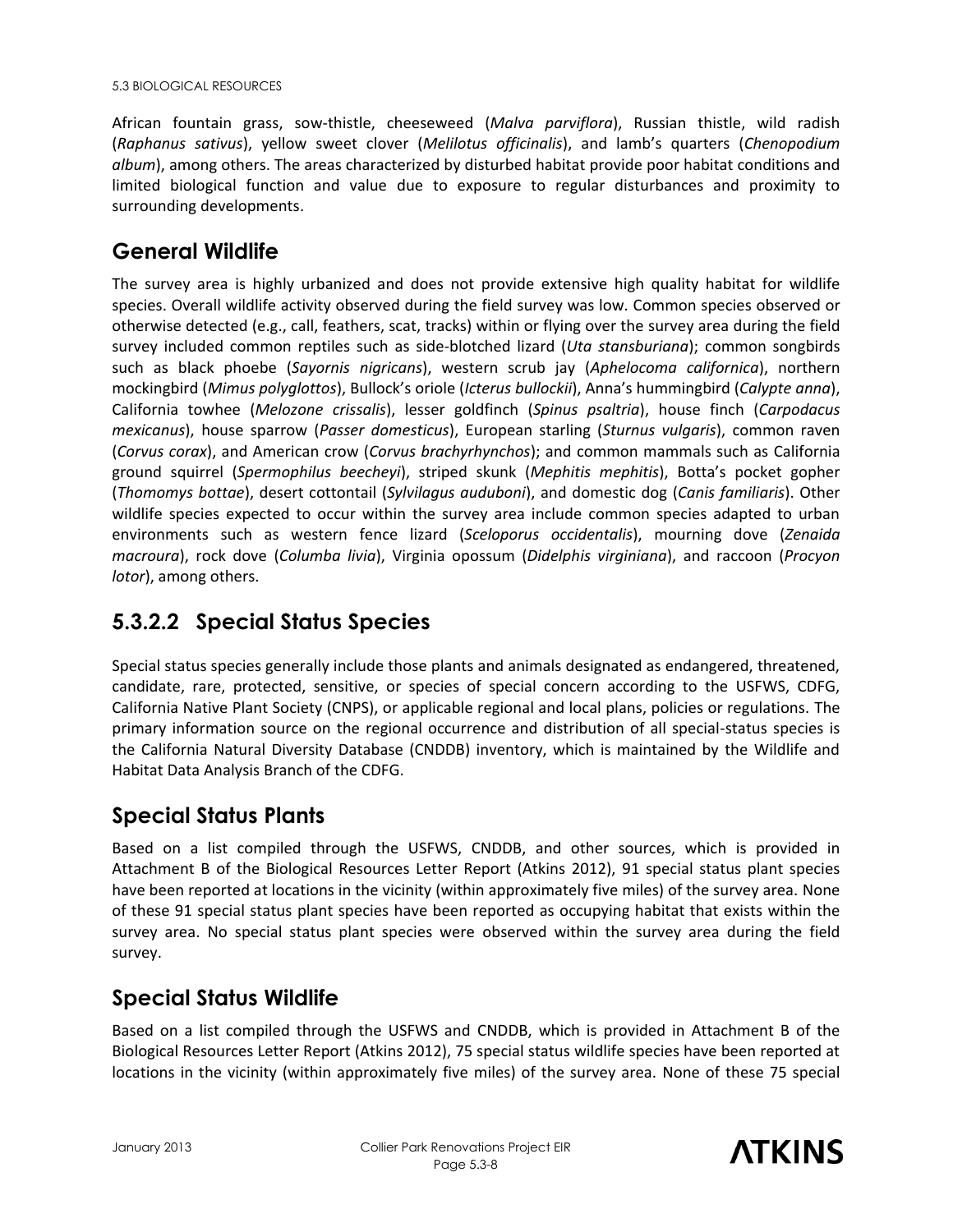status wildlife species have been reported as occupying habitat that exists within the survey area. No special status wildlife species were observed within the survey area during the field survey.

## **Nesting Birds**

The survey area and immediate vicinity contain trees, shrubs, and man-made structures (e.g., buildings) that provide suitable nesting habitat for common (non-sensitive) birds, including common raptors, protected under the MBTA and CFG Code. Common songbirds that have a potential to nest include house finch, Anna's hummingbird, California towhee, black phoebe, and Bullock's oriole, among others. Common raptors that have a potential to nest in the taller trees within the survey area include redshouldered hawk (*Buteo lineatus*) and great-horned owl (*Bubo virginianus*).

## **5.3.2.3 Sensitive Natural Communities**

Based on a list compiled through the CNDDB, which is provided in Attachment B of the Biological Resources Letter Report (Atkins 2012), 13 sensitive natural communities are known to occur in the vicinity (within approximately five miles) of the survey area. None of these 13 sensitive natural communities have been reported as occurring within the survey area. No riparian habitat or other sensitive natural communities were observed within the survey area during the field survey.

## **5.3.2.4 Jurisdictional Waters and Wetlands**

An isolated segment of a concrete-lined drainage channel transects the southern half of the survey area, running from Pasadena Avenue to just north of the existing playground, where it discharges into an underground storm drain line. The drainage channel, which is approximately 5 feet wide, conveys nuisance runoff and storm water flows discharging from a storm drain inlet on Pasadena Avenue and from the surrounding parkland. A natural spring, emanating from beneath the Spring House, also discharges into the drainage channel through a small pipe just east of the Spring House. Discharges from the drainage channel are conveyed via the on-site underground storm drain line to a catch basin at the southern boundary of the park. This catch basin, which also collects discharges from an off-site concrete v-ditch and storm drain line, appears to be the low point of the survey area and connects to the City's enclosed storm water drainage system. No riparian and wetland vegetation or earthen bed and bank were observed.

## **5.3.2.5 Wildlife Corridors, Linkages, and Nursery Sites**

Wildlife corridors and linkages generally include those areas that link habitats that are otherwise separated by rugged terrain, changes in vegetation, or human disturbance. The fragmentation of open space areas by urbanization creates isolated "islands" of habitat, separating different populations of a single species. Corridors act as connections between these isolated islands and populations, and represent a specific travel route that is used for movement and migration of species between constrained lands. Linkages are assemblages of connecting live-in habitats that support the movement of wildlife and genetic exchange. A "corridor" differs from a "linkage" because it typically represents a smaller, narrower avenue for movement. Wildlife corridors and linkages are perhaps most important in serving species that are mobile and migratory, or require large home ranges to carry out their life history requirements. No known wildlife corridors or linkages on or in the immediate vicinity of the survey area

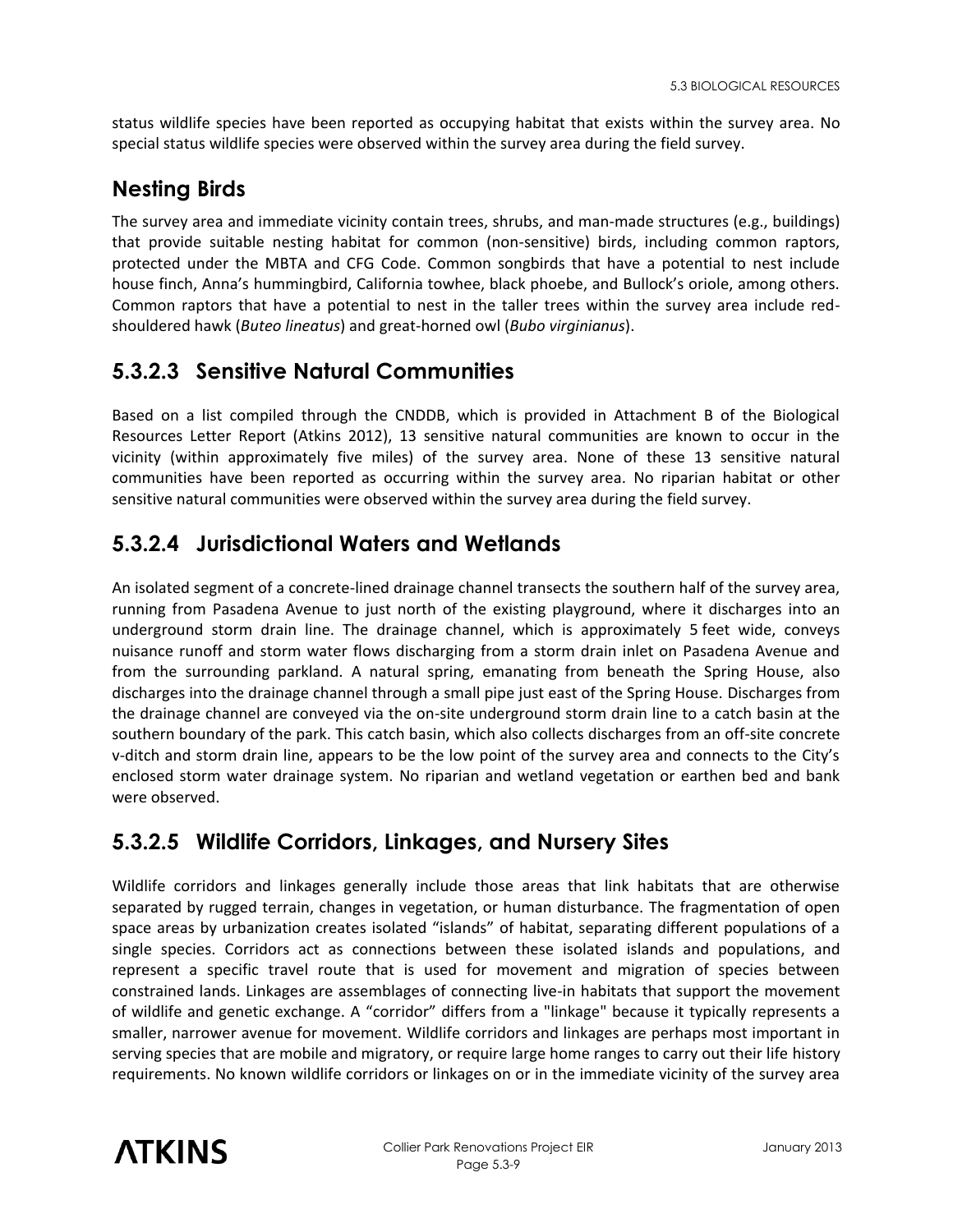have been identified in the La Mesa Subarea Habitat Conservation Plan/Natural Community Conservation Plan (City of La Mesa 1998).

Wildlife nursery sites are specific areas that contain the resources necessary for adult wildlife species to breed, give birth, and rear their young. Nursery sites support the constituent habitat elements required by juvenile wildlife species to grow and develop, including adequate space, refuge, food, and physical conditions in the environment. No known or potential wildlife nursery sites occur on or in the immediate vicinity of the survey area for any wildlife species.

## **5.3.3 Thresholds of Significance**

According to Appendix G of the CEQA Guidelines, a significant impact to biological resources would occur if implementation of the proposed project would:

- **Threshold 1:** Have a substantial adverse effect, either directly or through habitat modifications, on any species identified as a candidate, sensitive, or special status species in local or regional plans, policies, or regulations, or by the CDFG or USFWS.
- **Threshold 2:** Have a substantial adverse effect on any riparian habitat or other sensitive natural community identified in local or regional plans, policies, and regulations or by the CDFG or USFWS.
- **Threshold 3:** Have a substantial adverse effect on federally protected wetlands as defined by Section 404 of the CWA (including, but not limited to, marsh, vernal pool, coastal, etc.) through direct removal, filling, hydrological interruption, or other means.
- **Threshold 4:** Interfere substantially with the movement of any native resident or migratory fish or wildlife species or with established native resident or migratory wildlife corridors, or impede the use of native wildlife nursery sites.
- **Threshold 5:** Conflict with any local policies or ordinances protecting biological resources, such as a tree preservation policy or ordinance.
- **Threshold 6:** Conflict with the provisions of an adopted Habitat Conservation Plan, Natural Community Conservation Plan, or other approved local, regional, or state habitat conservation plan.

## **5.3.4 Impacts**

## **5.3.4.1 Special Status Species**

**Threshold 1: Would the project Have a substantial adverse effect, either directly or through habitat modifications, on any species identified as a candidate, sensitive, or special status species in local or regional plans, policies, or regulations, or by the CDFG or USFWS?** 

## **Special Status Plants**

As stated in Section 5.3.2.2 above, none of the 91 special status plant species known to occur in the vicinity (within approximately five miles) have been reported as occupying habitat that exists within the

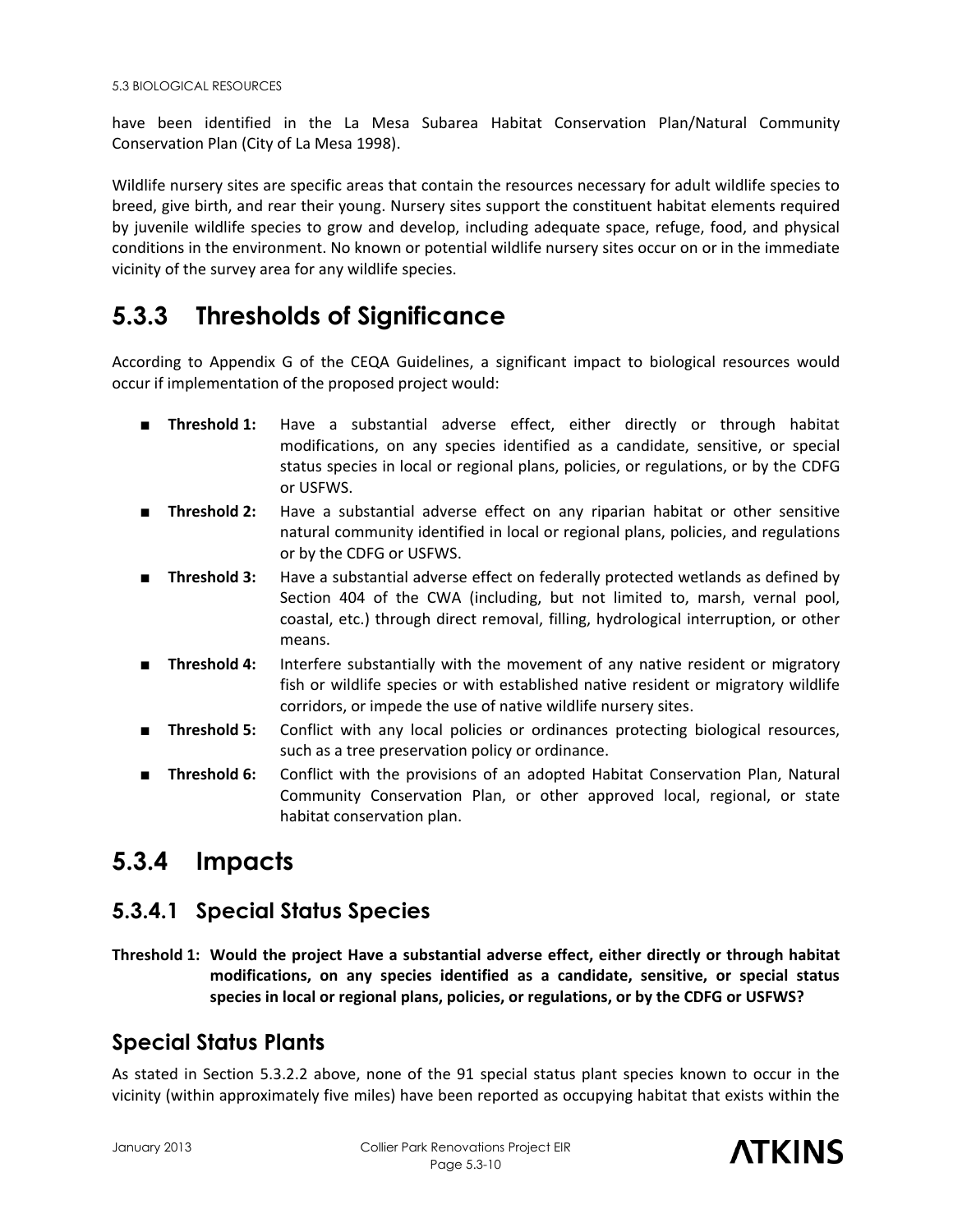project site, and no special status plant species were observed within the project site during the field survey. The vegetation, soils, and hydrology associated with the project site are disturbed and are generally unsuitable for the special status plant species known to occur in the region. Most of the project site is developed or disturbed, and the limited vegetation that exists is comprised primarily of non-native ornamental plant species and non-native herbaceous species typical of disturbed undeveloped land. Given the level of disturbance and overall unsuitability of the existing soils, vegetation associations, and hydrology, no special status plant species would be expected to occur within the survey area. Therefore, no impacts are anticipated to occur to any special status plant species as a result of the proposed project.

## **Special Status Wildlife**

As stated in Section 5.3.2.2 above, none of the 75 special status wildlife species known to occur in the vicinity (within approximately five miles) have been reported as occupying habitat that exists within the project site, and no special status wildlife species were observed within the project site during the field survey. Similar to special status plant species, there are a number of disturbance factors that would preclude special status wildlife species from occurring within the project site. In addition to the lack of suitable habitat, perhaps most limiting is the presence of existing developments and exposure to regular disturbances, including lighting, noise, vehicle, and pedestrian activity. The project site is regionally isolated and lacks direct connectivity or reasonable proximity to larger stands of native habitat. The habitat present within the project site is mostly comprised of non-native vegetation that does not offer the space and resources required by the special status wildlife species known to occur in the region. The non-native vegetation is constrained in all directions by existing developments and disconnected from native habitat in the local and regional area. The existing developments surrounding the project site present a challenge to wildlife species attempting to disperse into the area due to their dependency on habitat connectivity and on the presence of development barriers along their travel route. Furthermore, the project site is regularly used by pedestrians, which was evident from existing foot trails, litter, and debris. The project site is also subject to regular park maintenance activities, off-pavement parking, and dumping. Pedestrian, vehicle, and equipment activities within the project site reduce the quality of the habitat and likelihood for special status wildlife species to occur. The project site is also subject to adverse indirect effects from noise and nighttime lighting from adjacent transportation and residential developments, the effects of which could deter wildlife species from using the area. Given these factors, no special status wildlife would be expected to occur within the survey area. Therefore, no impacts are anticipated to occur to any special status wildlife species as a result of the proposed project.

## **Nesting Birds**

As stated in Section 5.3.2.2 above, the project site and immediate vicinity contain trees, shrubs, and man-made structures (e.g., buildings) that provide suitable nesting habitat for common (non-sensitive) birds, including common raptors, protected under the MBTA and CFG Code. Construction of the proposed project would require in the removal or trimming of trees and shrubs during the general bird nesting season (January 15 through August 31), which could potentially result in impacts to nesting birds. Direct impacts could occur as a result of the removal of vegetation supporting an active nest. Indirect impacts could occur as a result of construction noise and vibration in the immediate vicinity of an active nest, such that the disturbance results in a nest failure. These impacts to nesting birds would be considered significant in violation of the MBTA and CFG Code. Therefore, construction of the proposed project would result in a potentially significant impact to nesting birds.

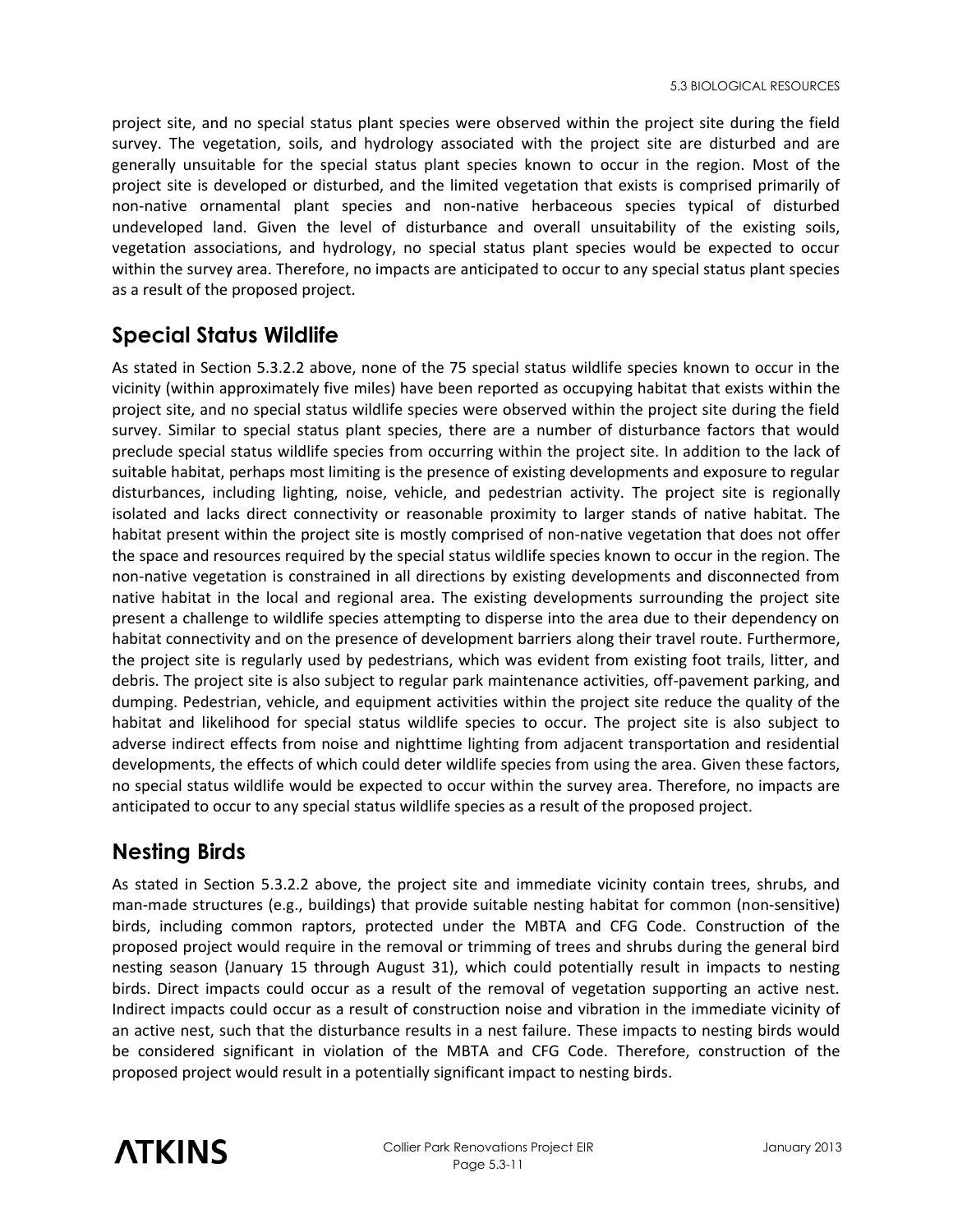## **5.3.4.2 Sensitive Natural Communities**

#### **Threshold 2: Would the project have a substantial adverse effect on any riparian habitat or other sensitive natural community identified in local or regional plans, policies, and regulations or by the CDFG or USFWS?**

As stated in Section 5.3.2.3 above, none of the 13 sensitive natural communities known to occur in the vicinity (within approximately five miles) have been reported as occurring within the project site, and no riparian habitat or other sensitive natural communities were observed within the project site during the field survey. The habitat types that occur within the project site (urban/developed, non-native vegetation/ornamental, and disturbed habitat) are highly disturbed, and where vegetation is present, it is comprised of a dominance of non-native plant species. Thus, sensitive natural communities are considered to be absent from the project site. Therefore, no impacts to sensitive natural communities would occur as a result of the proposed project.

## **5.3.4.3 Jurisdictional Waters and Wetlands**

### **Threshold 3: Would the project have a substantial adverse effect on federally protected wetlands as defined by Section 404 of the CWA (including, but not limited to, marsh, vernal pool, coastal, etc.) through direct removal, filling, hydrological interruption, or other means?**

Jurisdictional waters and wetlands generally include those resources regulated by the USACE pursuant to Section 404 of the federal CWA; the RWQCB pursuant to Section 401 of the federal CWA and the Porter-Cologne Water Quality Control Act; and the CDFG pursuant to Sections 1600 et seq. of the CFG Code. As stated in Section 5.3.2.4 above, an isolated segment of a concrete-lined drainage channel transects the southern half of the project site; however, no riparian and wetland vegetation or earthen bed and bank were observed. As there are no traditional navigable waters in the vicinity of the project site, the drainage channel lacks connectivity and an apparent nexus to any downstream navigable waters. Due to this lack of connectivity, as well as the man-made nature of the drainage channel and the City's storm water drainage system into which it discharges, the drainage channel does not fall under the regulatory jurisdiction of the USACE or RWQCB. Furthermore, the drainage channel would not fall under the regulatory jurisdiction of the CDFG because the man-made, concrete-lined channel does not support riparian vegetation and does not provide habitat capable of supporting wildlife, fish, or other aquatic life. Thus, jurisdictional waters and wetlands are considered to be absent from the project site. Therefore, no impacts to jurisdictional waters and wetlands would occur as a result of the proposed project.

## **5.3.4.4 Wildlife Corridors, Linkages, and Nursery Sites**

### **Threshold 4: Would the project interfere substantially with the movement of any native resident or migratory fish or wildlife species or with established native resident or migratory wildlife corridors, or impede the use of native wildlife nursery sites?**

As stated in Section 5.3.2.5 above, no known wildlife corridors or linkages on or in the immediate vicinity of the project site have been identified in the La Mesa Subarea Subarea Conservation Plan/Natural Community Conservation Plan (City of La Mesa 1998) and no known or potential wildlife nursery sites occur on or in the immediate vicinity of the survey area for any wildlife species. The project site and

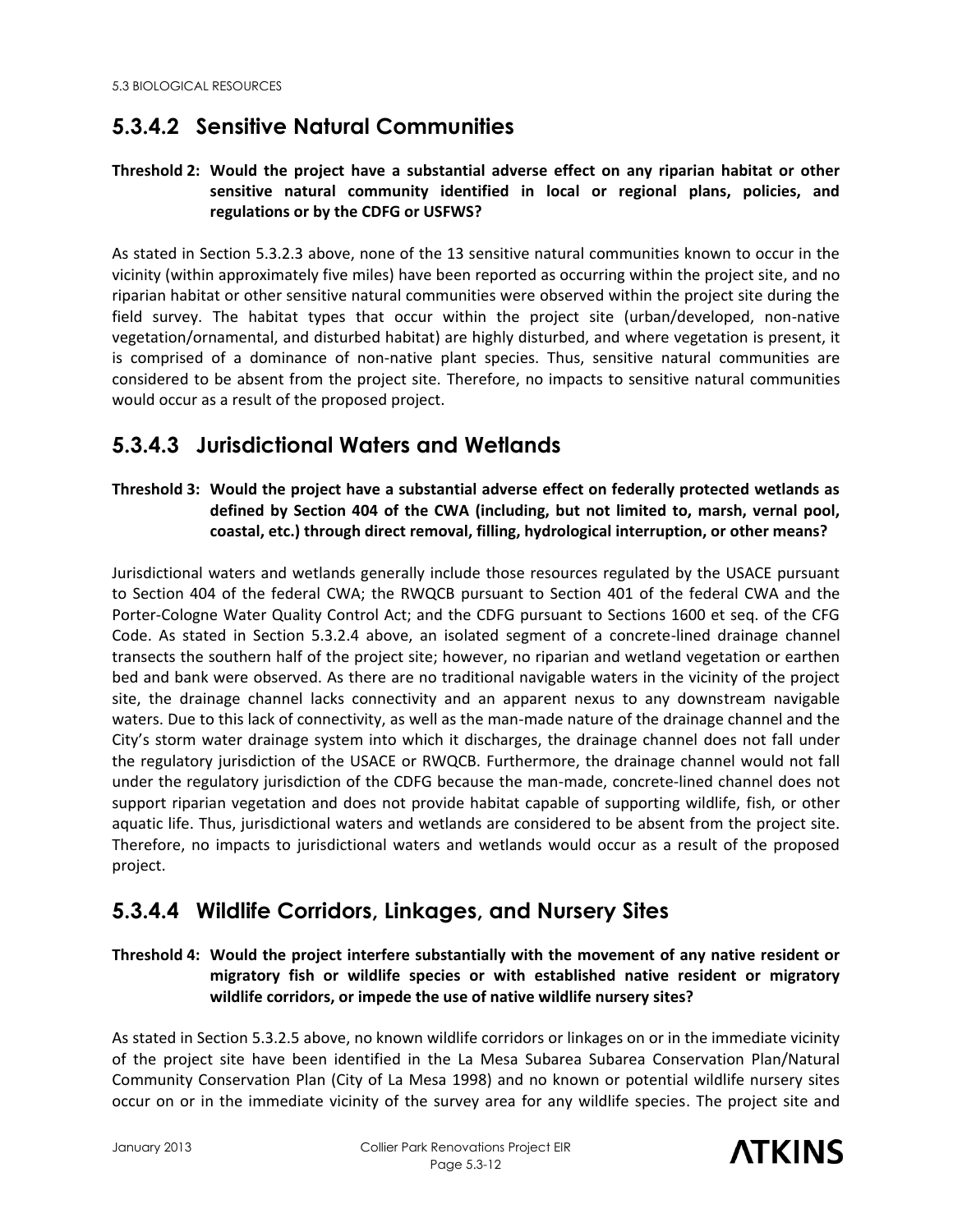immediate vicinity are highly urbanized. As such, the project site does not contain any resources that would contribute to the assembly and function of any local or regional wildlife corridors or linkages and does not contain the constituent habitat elements of a wildlife nursery site. The closest habitat core and intact stand of native habitat occurs approximately 0.5 mile southwest of the project site near High Street and State Route 125. This habitat core area is separated from the project site by existing transportation, commercial, and residential developments. Due to the distance of the project site from other open space areas capable of supporting wildlife, it is unlikely that any mobile or migratory species would utilize the project site as a corridor or linkage. In addition, the concrete-lined drainage channel within the project site does not function as a corridor or linkage because it generally lacks the constituent elements of temporary and live-in habitats, such as cover, forage, and connectivity to adjacent habitats. Thus, the project site does not function independently or contribute to the assembly of any wildlife corridors, linkages, or nursery sites. Therefore, no impacts to wildlife corridors, linkages, and nursery sites would occur as a result of the proposed project.

## **5.3.4.5 Biological Resources Protection Policies or Ordinances**

### **Threshold 5: Would the project conflict with any local policies or ordinances protecting biological resources, such as a tree preservation policy or ordinance?**

Construction of the proposed project would require the clearing of existing trees and vegetation in the areas of planned development. Because no sensitive lands or natural habitat occur within the project site, the proposed project would not conflict with the conservation policies and objectives identified in the Conservation and Open Space Element of the adopted La Mesa General Plan (City of La Mesa 1996), as described in Section 5.3.1.3 above. Following construction, these areas would be landscaped with native vegetation using low water demand techniques consistent with the City's Water Efficient Landscape Ordinance (La Mesa Municipal Code Chapter 14.29). In addition, new trees would be planted in accordance with the City's Tree Policy Manual, which provides a reference for existing guidelines, policies, and standards for the planting, care, preservation, maintenance, and replacement of trees. Therefore, the proposed project would not conflict with any local policies or ordinances protecting biological resources. Impacts would be less than significant.

## **5.3.4.6 Adopted Habitat Conservation Plan**

### **Threshold 6: Would the project conflict with the provisions of an adopted Habitat Conservation Plan, Natural Community Conservation Plan, or other approved local, regional, or state habitat conservation plan?**

The project site is located within the boundaries of the La Mesa Subarea Habitat Conservation Plan/Natural Community Conservation Plan (City of La Mesa 1998), which was adopted by the City Council in 1998 and approved by the USFWS and CDFG in 1999. However, the project site is located within a highly developed urban area of the City that experiences a number of anthropogenic-related disturbances typical of urban settings. The project site is characterized by developed lands and nonnative habitat types that do not support the resources or constituent habitat elements associated with special status species known to occur in the region. No riparian habitat, other sensitive natural communities, or wetlands, including sensitive MSCP tier habitat types and protected wetlands, occur within the project site. No suitable habitat for MSCP covered species, MSCP narrow endemic species, or non-covered sensitive species occurs within the project site. The project site is not located on or in the

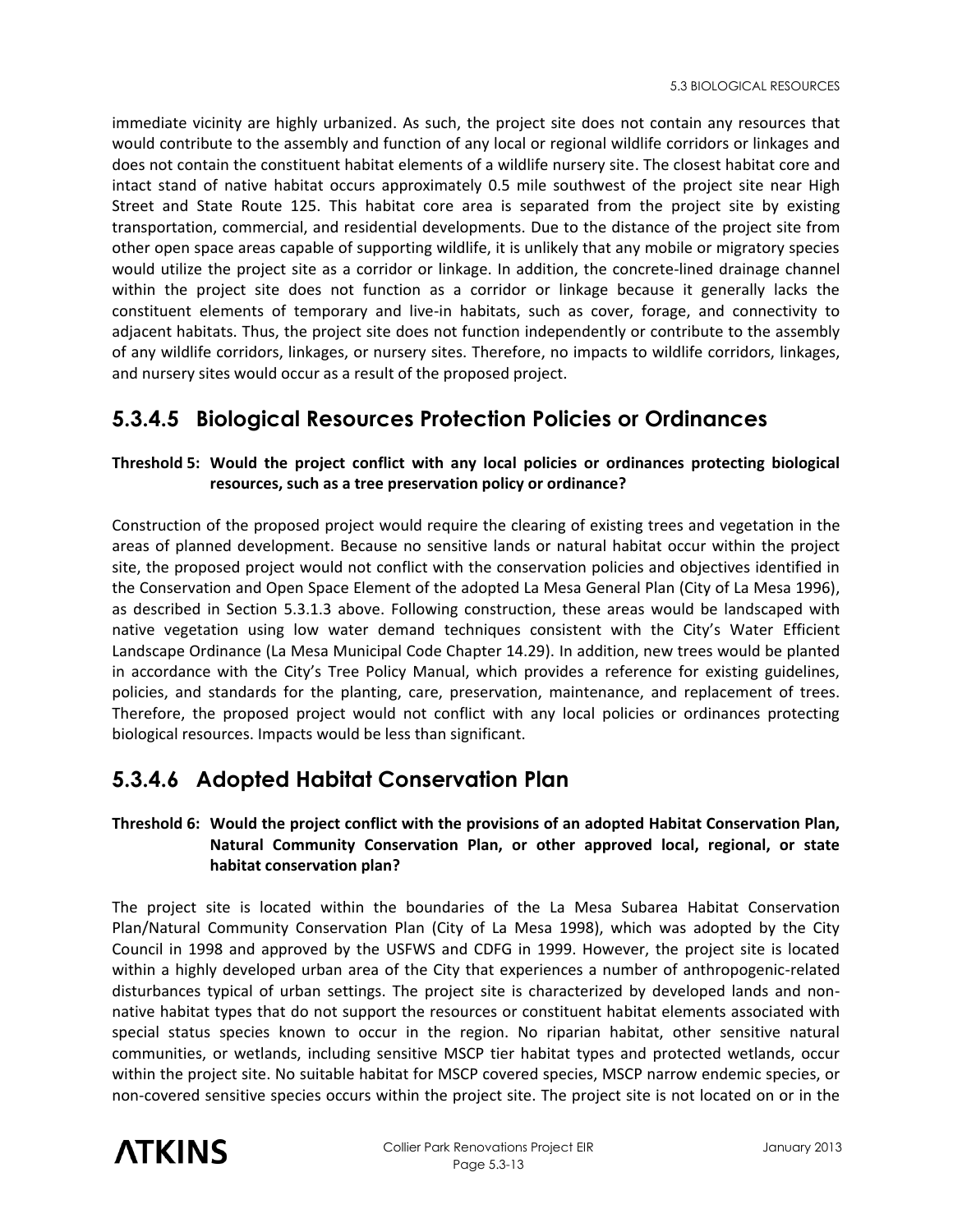immediate vicinity of areas designated as Multi-Habitat Planning Area or other preserve lands. The project site does not function independently or contribute to the assembly of any wildlife corridors, linkages, or nursery sites, including any MSCP core biological resource areas or linkages. Therefore, the proposed project would not conflict with the provisions of the adopted La Mesa Subarea Habitat Conservation Plan/Natural Community Conservation Plan. Impacts would be less than significant.

## **5.3.5 Mitigation Measures**

## **5.3.5.1 Special Status Species**

A potentially significant impact related to special status species (specifically, nesting birds and raptors) would result from implementation of the proposed project. Implementation of the following mitigation measures would reduce this impact to below a level of significance.

- **BIO-1** Avoidance of Nesting Birds. To prevent impacts to nesting passerines (song birds) and other non-raptors protected under the MBTA and CFG Code, the City shall enforce the following:
	- 1) If construction occurs during the general nesting season for passerine birds (February 1 through August 31), and where any mature tree, shrub, or structure capable of supporting a bird nest occurs within 300 feet of proposed project construction activities, the City shall retain a qualified biologist to conduct a pre-construction survey for nesting birds prior to clearing, grading and/or construction activities. The survey shall be conducted within 72 hours prior to the start of construction. The construction contractor shall also retain a qualified biologist to monitor all clearing of vegetation during the general nesting season to ensure that construction activities stay within the project footprint and that any established avoidance buffers are being maintained. The biological monitor will submit weekly monitoring reports to the City during clearing of vegetation and shall notify the City immediately if project activities damage active nests.
	- 2) If any nesting birds are present on or within 300 feet of the proposed project construction area, the City shall retain a qualified biologist to flag and demarcate the location of all nesting birds and monitor construction activities. Temporary avoidance of active bird nests, including the enforcement of an avoidance buffer of 300 feet, shall be required until the qualified biologist has verified that the young have fledged or the nest has otherwise become inactive. The biological monitor shall submit weekly monitoring reports to the City during clearing of vegetation and shall notify the City immediately if project activities damage active nests. Documentation of the nesting bird surveys and any follow-up monitoring, as necessary, shall be provided to the City within 10 days of completing the final survey or monitoring event. The avoidance buffer may be reduced from 300 feet to a minimum of 25 feet at the discretion of the monitoring biologist, and with written consent from the USFWS and CDFG. If the biological monitor determines that a narrower buffer is warranted, the biological monitor shall provide USFWS and CDFG with a written explanation as to why. Based on the submitted explanation, USFWS and CDFG shall determine whether to allow the narrower buffer.

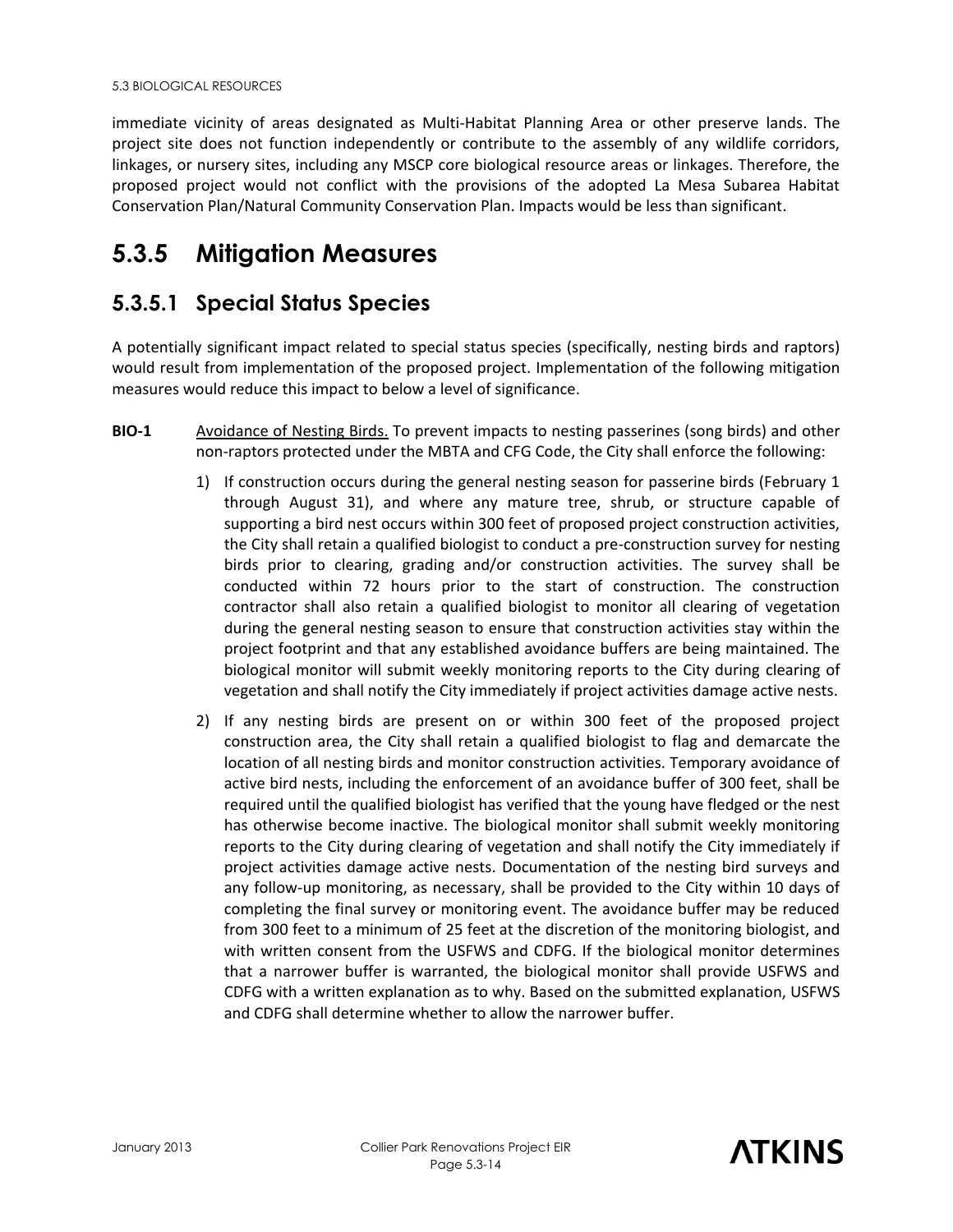- **BIO-2** Avoidance of Nesting Raptors. To prevent impacts to nesting raptors protected under the MBTA and CFG Code, the City shall enforce the following:
	- 1) If construction occurs during the raptor nesting season (January 15 through July 31), and where any mature tree or structure capable of supporting a raptor nest occurs within 500 feet of proposed project construction activities, the City shall retain a qualified biologist to conduct a pre-construction survey for nesting raptors prior to clearing, grading and/or construction activities. The survey shall be conducted within 72 hours prior to the start of construction. The construction contractor shall also retain a qualified biologist to monitor all clearing of vegetation during the raptor nesting season to ensure that construction activities stay within the project footprint and that an established avoidance buffers are being maintained. The biological monitor will submit weekly monitoring reports to the City during clearing of vegetation and shall notify the City immediately if project activities damage active nests.
	- 2) If any nesting raptors are present on or within 500 feet of the proposed project construction area, the City shall retain a qualified biologist to flag and demarcate the location of all nesting raptors and monitor construction activities. Temporary avoidance of active raptor nests, including the enforcement of an avoidance buffer of 500 feet, shall be required until the qualified biologist has verified that the young have fledged or the nest has otherwise become inactive. The biological monitor shall submit weekly monitoring reports to the City during clearing of vegetation and shall notify the City immediately if project activities damage active nests. Documentation of the raptor surveys and any follow-up monitoring, as necessary, shall be provided to the City within 10 days of completing the final survey or monitoring event. The avoidance buffer may be reduced at the discretion of the monitoring biologist and with written consent from the USFWS and CDFG. If the biological monitor determines that a narrower buffer is warranted, the biological monitor shall provide USFWS and CDFG with a written explanation as to why. Based on the submitted explanation, USFWS and CDFG shall determine whether to allow the narrower buffer.

## **5.3.5.2 Sensitive Natural Communities**

No significant impacts related to sensitive natural communities would result from the implementation of the proposed project. Therefore, no mitigation measures are required.

## **5.3.5.3 Jurisdictional Waters and Wetlands**

No significant impacts related to jurisdictional waters and wetlands would result from the implementation of the proposed project. Therefore, no mitigation measures are required.

## **5.3.5.4 Wildlife Corridors, Linkages, and Nursery Sites**

No significant impacts related to wildlife corridors, linkages, and nursery sites would result from the implementation of the proposed project. Therefore, no mitigation measures are required.